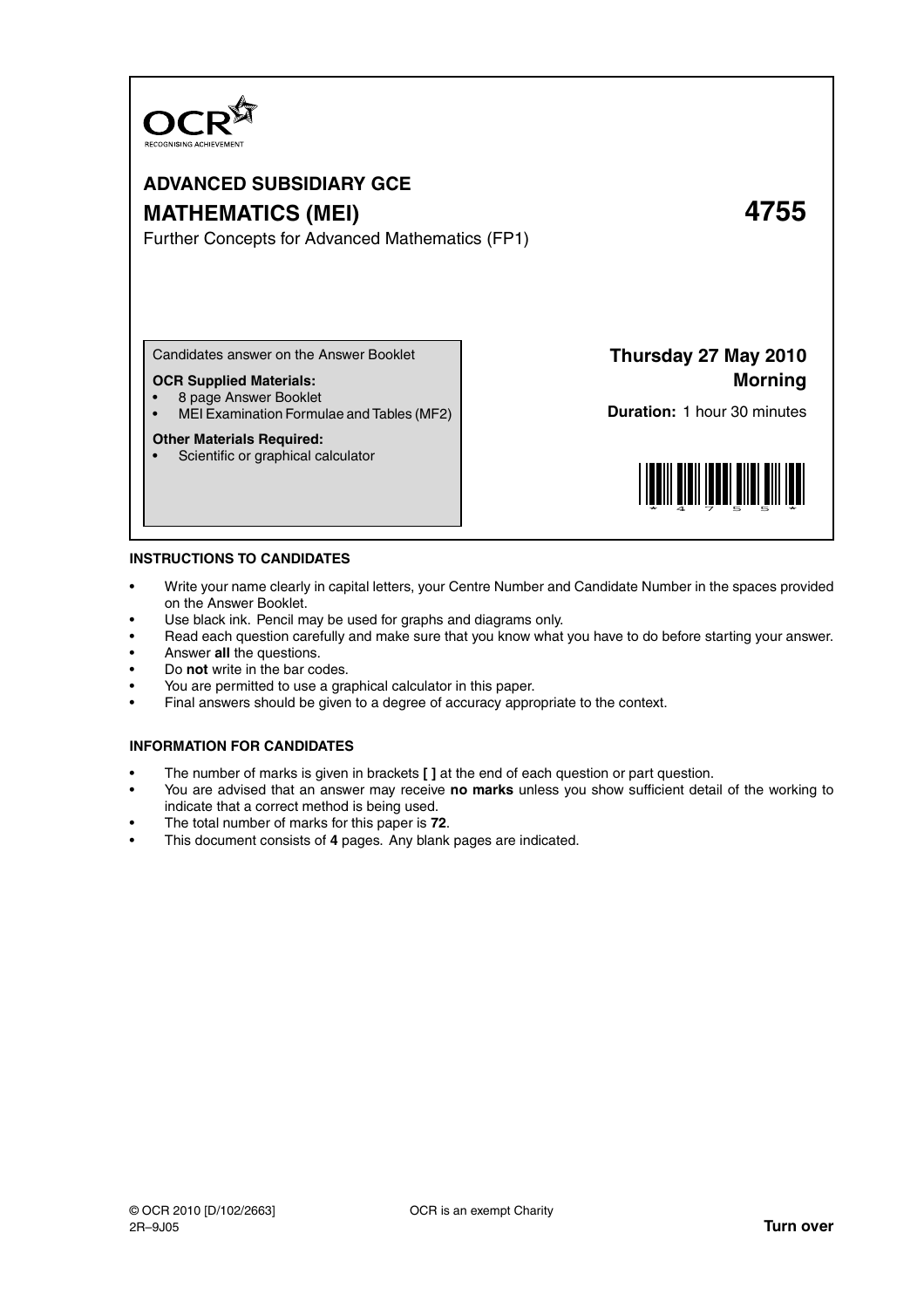### **2**

### **Section A** (36 marks)

- **1** Find the values of *A*, *B* and *C* in the identity  $4x^2 16x + C = A(x + B)^2 + 2$ . [4]
- **2** You are given that **M** =  $\begin{pmatrix} 2 & -5 \\ 3 & 7 \end{pmatrix}$ .
	- $\mathbf{M} \left( \begin{array}{c} x \\ y \end{array} \right)$  $_y$  =  $($ 9  $\begin{pmatrix} 1 \\ -1 \end{pmatrix}$  represents two simultaneous equations.
	- **(i)** Write down these two equations. **[2]**
	- **(ii)** Find  $M^{-1}$  and use it to solve the equations.  $[4]$
- **3** The cubic equation  $2z^3 z^2 + 4z + k = 0$ , where *k* is real, has a root  $z = 1 + 2j$ . Write down the other complex root. Hence find the real root and the value of *k*. **[6]**
- **4** The roots of the cubic equation  $x^3 2x^2 8x + 11 = 0$  are  $\alpha$ ,  $\beta$  and  $\gamma$ . Find the cubic equation with roots  $\alpha + 1$ ,  $\beta + 1$  and  $\gamma + 1$ . **[6]**
- **5** Use the result  $\frac{1}{5}$  $\frac{5r-1}{-}$ 1  $\frac{1}{5r+4}$ 5  $\frac{5}{(5r-1)(5r+4)}$  and the method of differences to find *n*  $\sum_{r=1}^{n} \frac{1}{(5r-1)(5r-1)}$  $\frac{1}{(5r-1)(5r+4)}$ simplifying your answer. **[6]**

- **6** A sequence is defined by  $u_1 = 2$  and  $u_{n+1} =$ *un*  $\frac{u_n}{1+u_n}.$ 
	- (i) Calculate  $u_3$ .

(ii) Prove by induction that 
$$
u_n = \frac{2}{2n-1}
$$
. [6]

. **[2]**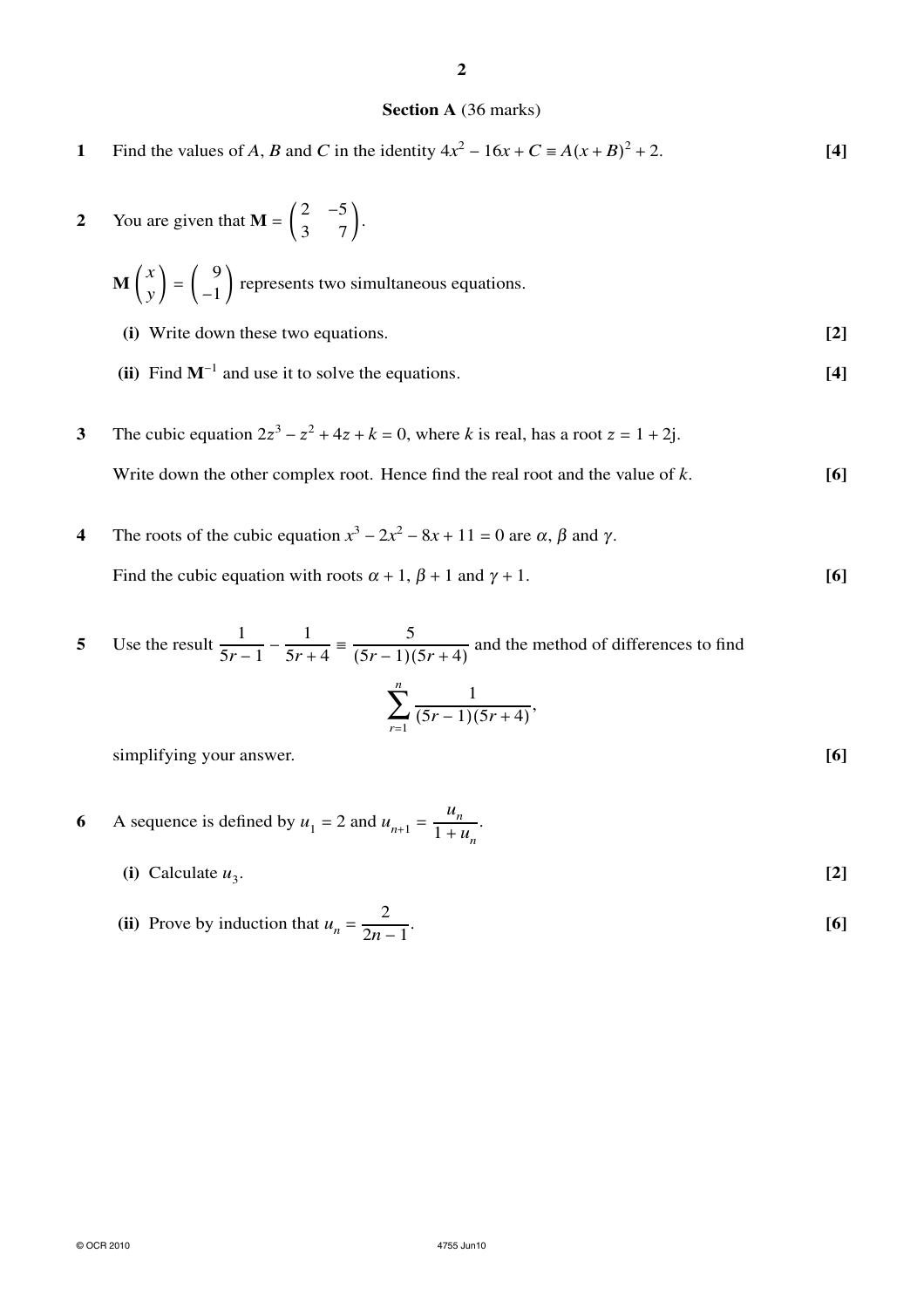

**3**



**Fig. 7**

| (i) Find the coordinates of the points where the curve cuts the axes. |  |
|-----------------------------------------------------------------------|--|
|                                                                       |  |

- **(ii)** Write down the equations of the three asymptotes. **[3]**
- **(iii)** Determine whether the curve approaches the horizontal asymptote from above or below for large positive values of *x*, justifying your answer. Copy and complete the sketch. **[3]**

(iv) Solve the inequality 
$$
\frac{(2x-1)(x+3)}{(x-3)(x-2)} < 2.
$$
 [4]

- **8** Two complex numbers,  $\alpha$  and  $\beta$ , are given by  $\alpha = \sqrt{3} + j$  and  $\beta = 3j$ .
	- (i) Find the modulus and argument of  $\alpha$  and  $\beta$ . **[3]**
	- (ii) Find  $\alpha\beta$  and  $\frac{\beta}{\alpha}$ , giving your answers in the form  $a + bj$ , showing your working. **[5]**

(iii) Plot 
$$
\alpha
$$
,  $\beta$ ,  $\alpha\beta$  and  $\frac{\beta}{\alpha}$  on a single Argand diagram. [2]

### **[Question 9 is printed overleaf.]**